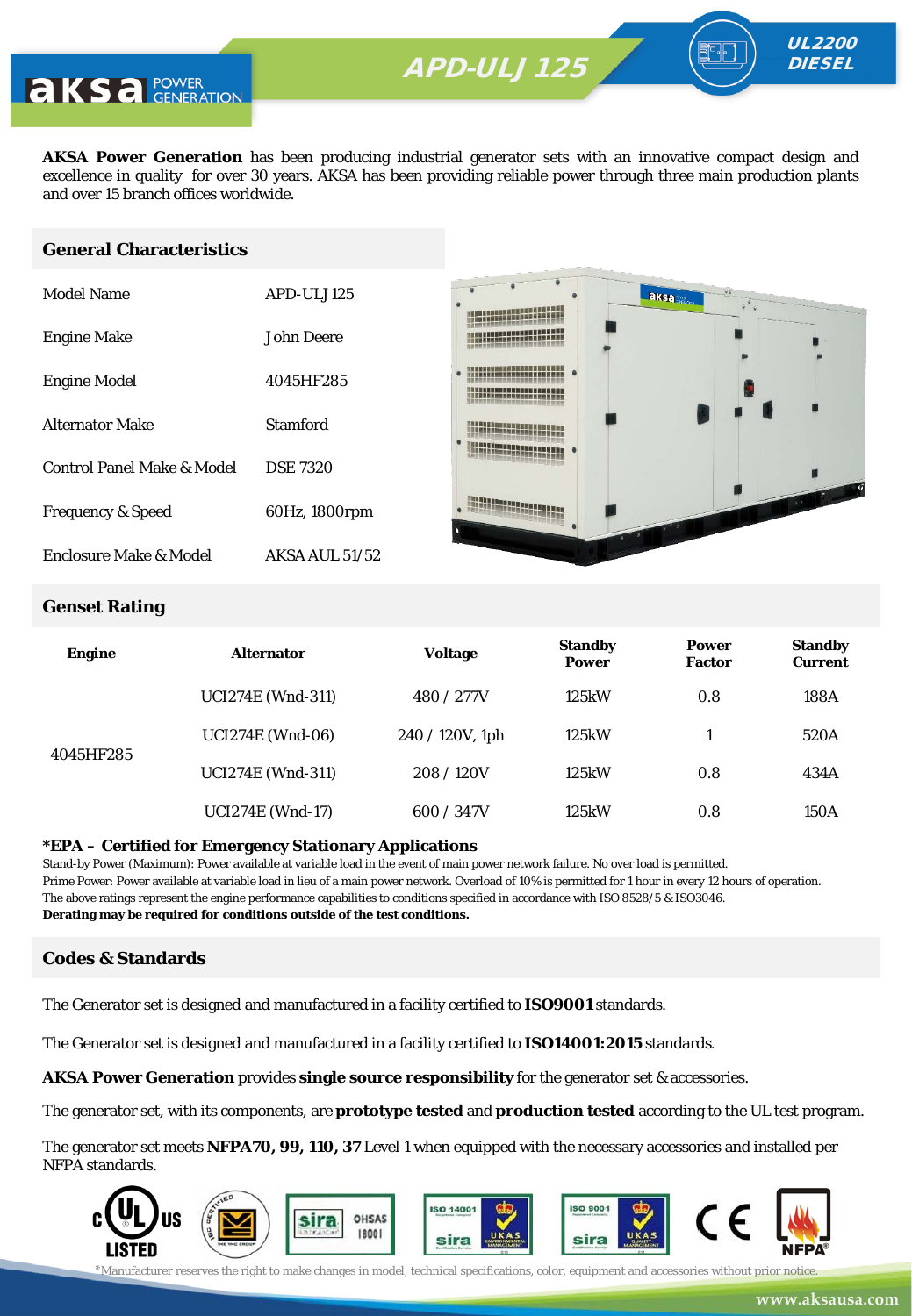



FO

## **Engine Data**

## **Electric System**

| Manufacturer                  | <b>John Deere</b>   | <b>System Voltage</b>                                | 12V                       |  |
|-------------------------------|---------------------|------------------------------------------------------|---------------------------|--|
| Model                         | 4045HF485           | Min Voltage at ECU during crank                      | 6V                        |  |
| Displacement & Cylinders      | 4.5 L / 4 Cylinders | <b>Battery Qty, Rating</b>                           | 1 x 80Ah                  |  |
| <b>Engine Type</b>            | In-line, 4 Cycle    |                                                      |                           |  |
| <b>Engine Speed</b>           | 1800rpm             | <b>Cooling System</b>                                |                           |  |
| Engine Prime Power w/Fan      | 134kW               | <b>Radiator Cooling System Type</b>                  | <b>Closed Circuit</b>     |  |
| Engine Standby Power w/Fan    | 147kW               | <b>Radiator Ambient Temp</b>                         | $>50\degree C$            |  |
| Aspiration                    | Turbocharged        | <b>Coolant Capacity, Engine Only</b>                 | 9 quart                   |  |
| <b>Compression Ratio</b>      | 19.0:1              | Max Top Tank Temp                                    | 230 °F                    |  |
| Bore / Stroke                 | 106 mm / 127 mm     | Thermostat, Start - Fully Open                       | 180 – 203 $\degree$ F     |  |
| Governor type                 | Electronic          | <b>Exhaust System</b>                                |                           |  |
| Engine crankcase vent system  | Open                | <b>Exhaust Temperature</b>                           | $1076°$ F                 |  |
| <b>Fan Power</b>              | 6.5 Kw              | <b>Max Allowable Exhaust</b>                         | 7.5 kPa                   |  |
| <b>BMEP, Standby Power</b>    | 2178 kPa            | Restriction                                          |                           |  |
| <b>Friction Power</b>         | 13kW                | <b>Exhaust Gas Flow</b>                              | 953 ft. <sup>3</sup> /min |  |
| Designed / Calibrated to Meet | EPA Tier 3          | <b>Air Intake System</b>                             |                           |  |
| <b>Fuel System</b>            |                     | <b>Engine Air Flow</b>                               | $341\,\mathrm{ft^3/min}$  |  |
| <b>ECU Description</b>        | L16 Controller      | <b>Max Intake Air Restriction</b><br>(Clean Element) | 3.75 kPa                  |  |
| Max Fuel Inlet Temp.          | 176 °F              | Air Filter Type                                      | Dry Paper Element         |  |
| <b>Total Fuel Flow</b>        | 169 lb/hr           |                                                      |                           |  |
|                               |                     | <b>Lubrication System</b>                            |                           |  |
| <b>Fuel Consumption</b>       |                     | Oil Pressure at Rated Speed                          | 320 kPa                   |  |
| Standby Power (100%)          | 9.85 gal/h          | Oil Pressure at low idle                             | 105 kPa                   |  |
| <b>Standby Power (75%)</b>    | $7.63$ gal/h $\,$   | Max Oil Carryover in Blow-by                         | $0.002$ lb/hr             |  |
| Standby Power (50%)           | 5.56 gal/h          | Max Crankcase Pressure                               | $0.5$ kPa                 |  |
| Standby Power (25%)           | 3.01 gal/h          |                                                      |                           |  |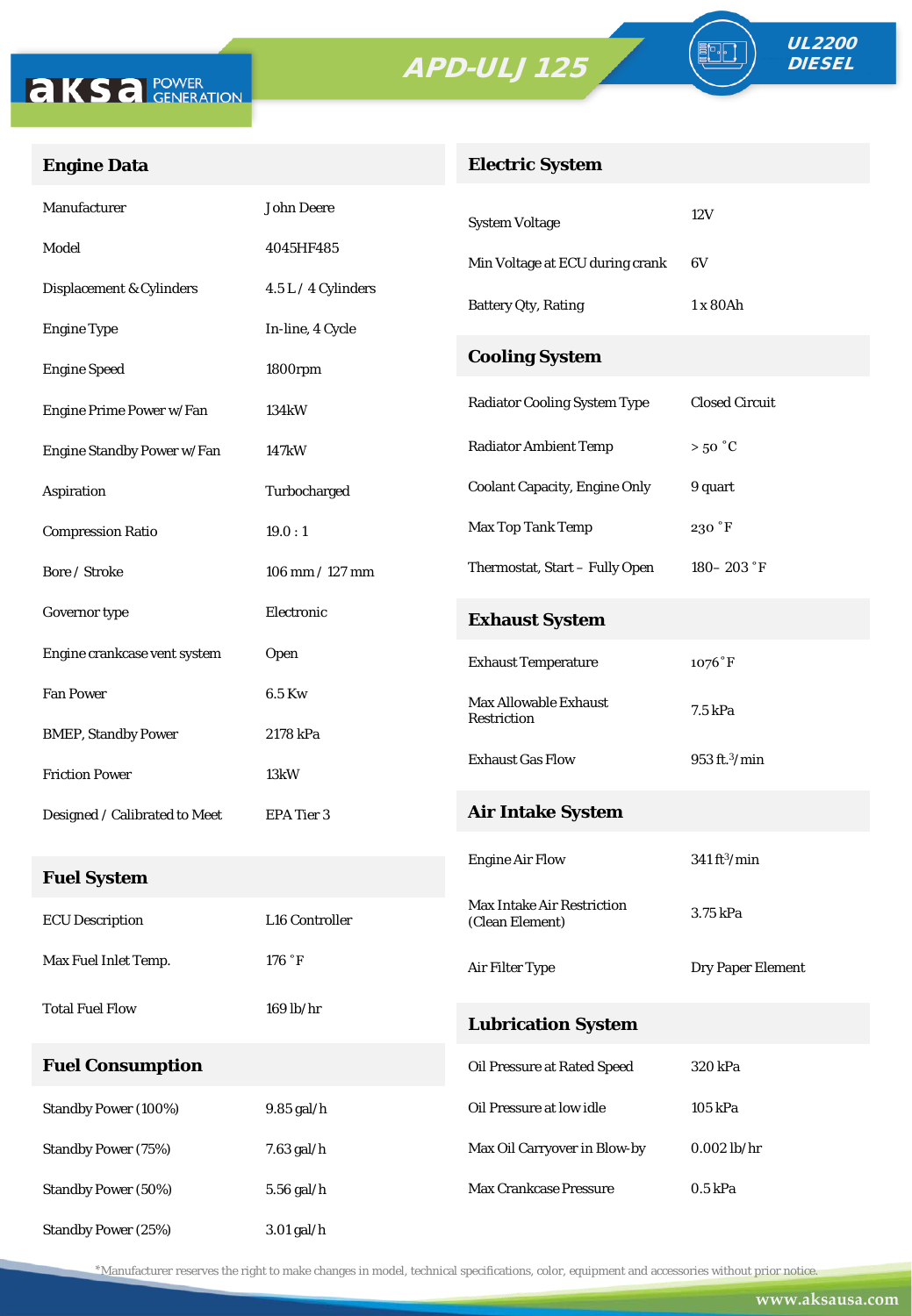**Controller Data**



#### **Alternator Data**

| Manufacturer                              | <b>Stamford</b>         | Manufacturer                                               | <b>DSE</b> |  |
|-------------------------------------------|-------------------------|------------------------------------------------------------|------------|--|
| <b>Standards</b>                          | <b>BS EN 60034</b>      | Model                                                      | 7320 MK II |  |
| <b>Control System</b>                     | <b>PMG</b>              | <b>Controller Features &amp; Benefits</b>                  |            |  |
| A.V.R.                                    | <b>MX341</b>            | Microprocessor controlled, UL & NFPA110 Compatible         |            |  |
| <b>Voltage Regulation</b>                 | $\pm 1\%$               | License free PC Software (Non-proprietary Software)        |            |  |
| <b>Insulation System</b>                  | Class H                 | IP65 rating offers increased resistance to water ingress   |            |  |
|                                           | <b>IP23</b>             | Modules can be integrated to building management systems   |            |  |
| Protection                                |                         | Real time clock provides accurate event log                |            |  |
| <b>Rated Power Factor</b>                 | 0.8                     | Four line back-lit LCD text display                        |            |  |
| <b>Stator Winding</b>                     | Double Layer Concentric | Five key menu navigation, two wire start/stop at Auto mode |            |  |
|                                           |                         | Front panel editing with PIN protection                    |            |  |
| <b>Two Thirds</b><br><b>Winding Pitch</b> |                         | Support up to three remote display modules                 |            |  |
| <b>Winding Leads</b>                      | 12                      | Configurable timers and alarms                             |            |  |
| <b>Telephone Interference</b>             | THF $< 2 \%$            | Multiple date and timer scheduler                          |            |  |
| <b>Waveform Distortion</b>                | No Load $< 1.5 \%$      | <b>Integral PLC editor</b>                                 |            |  |
|                                           |                         | 'Protections disabled' feature                             |            |  |
| Maximum Over speed                        | $2250$ rev/min          | Load switching (load shedding and dummy load outputs)      |            |  |

#### **Battery Charger & Electrical System Data**

| Manufacturer                    | ComAp                | <b>Protection</b>                         | Instruments                         |
|---------------------------------|----------------------|-------------------------------------------|-------------------------------------|
| Model                           | <b>InteliCharger</b> | $\checkmark$ Gen. Voltage – under / over  | $\checkmark$ Gen. Voltage (L-L/L-N) |
| <b>Input Voltage</b>            | $85V - 264V$ AC      | $\checkmark$ Gen. Freq. – under / over    | $\checkmark$ Gen. Frequency         |
| <b>Output Voltage / Current</b> | 13.8V Float / 4A pk  | $\checkmark$ Engine Speed – under / over  | Engine speed                        |
|                                 |                      | Engine Oil Pressure – low<br>$\checkmark$ | Oil Pressure                        |

Fully configurable via DSE Configuration Suite PC Software SCADA monitoring via DSE Configuration Suite PC Software

 $\checkmark$  Engine Temp – low / high  $\checkmark$  Water Temperature

 $\checkmark$  Loss of Speed Signal  $\checkmark$  Earth Current

#### **Jacket Water Heater Data**

|                      |                       | ✓ | Battery Voltage – low / high     | $\checkmark$ | <b>Battery Voltage</b>               |
|----------------------|-----------------------|---|----------------------------------|--------------|--------------------------------------|
| Manufacturer         | Hotstart              | ✓ | <b>Weak Battery</b>              | ✓            | <b>Run Time</b>                      |
| Model                | <b>TPS151GT10-000</b> | ✓ | Fail to Start / Stop             | ✓            | <b>Phase Sequence</b>                |
| <b>Input Voltage</b> | 120V                  | ✓ | <b>Charge Alternator Fail</b>    | ✓            | Power monitoring<br>(kWh/kVAh/kVArh) |
|                      | ✓<br>1500W<br>✓       |   | Over Current & Load<br>(kW/kVAr) | $\checkmark$ | Power<br>(kWh/kVAh/kVArh)            |
| Power                |                       |   | <b>Unbalanced Load</b>           | $\checkmark$ | <b>Power Factor</b>                  |
|                      |                       | ✓ | <b>Independent Earth Fault</b>   | ✓            | <b>Generator Current</b>             |
|                      |                       |   | <b>Reverse Power</b>             | ✓            | Generator Load (%)                   |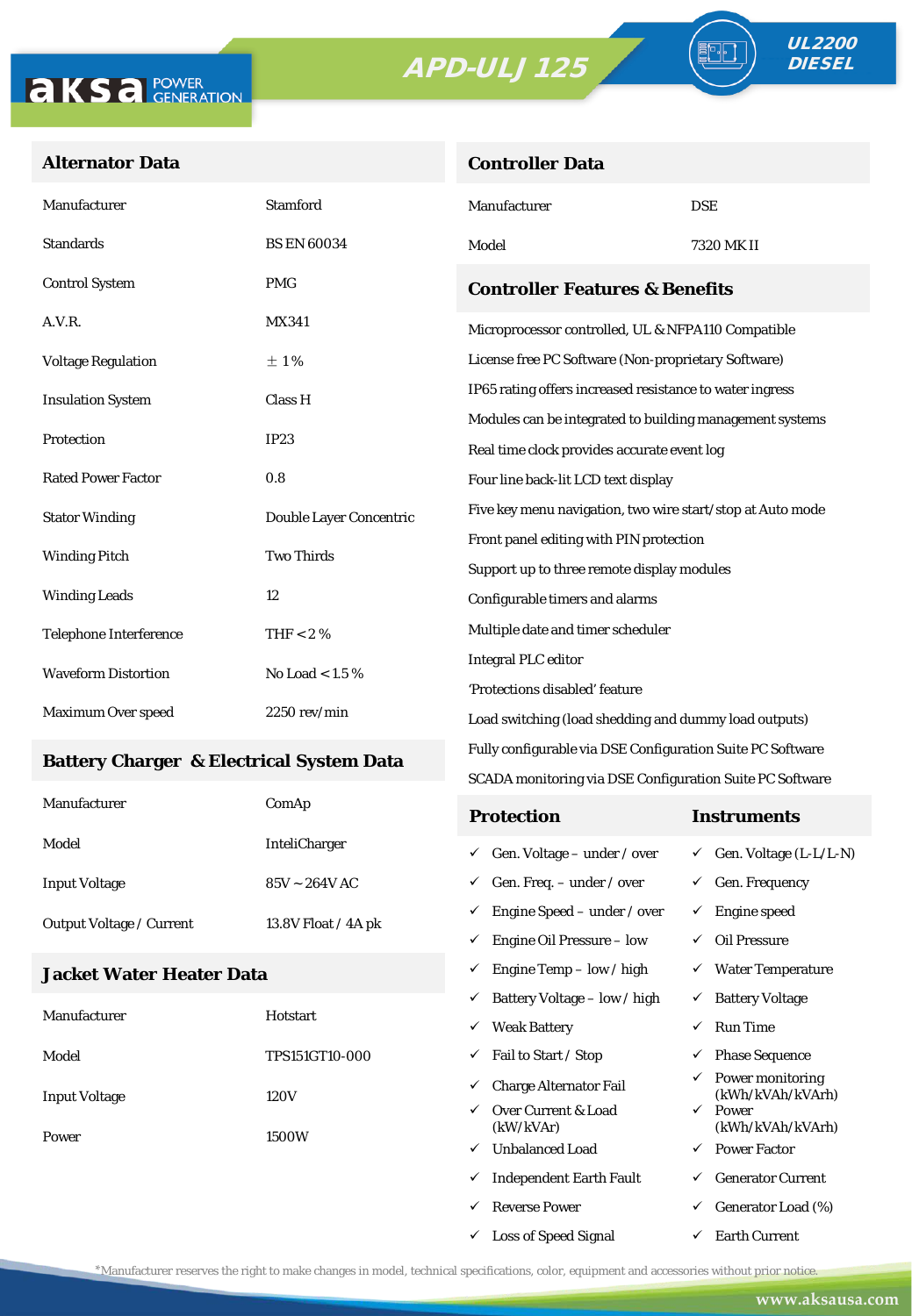



∘⊪

| <b>Enclosure Features</b>                                    | <b>Enclosure Features</b>                                    |  |  |
|--------------------------------------------------------------|--------------------------------------------------------------|--|--|
| $\checkmark$ Heavy Duty Steel / Aluminum Structure           | $\checkmark$ Internally Mounted Exhaust System with Rain Cap |  |  |
| $\checkmark$ E-Stop on Enclosure                             | $\checkmark$ Coolant Fill Cap                                |  |  |
| $\checkmark$ Control Panel Eliminated from Engine Vibrations | $\checkmark$ Removable Base Frame Lifting Hooks              |  |  |
| ✓ Standard Sound Attenuation Foam                            | $\checkmark$ Oil & Coolant Drain Ports                       |  |  |
|                                                              |                                                              |  |  |

 $\checkmark$ Plastic Covered Corrosion Resistant Locks & Hinges

 $\checkmark$  Easy Access for Maintenance

| <b>Open Skid Gen</b> |                    | <b>Level 1 Enclosure</b>            |                    | <b>Level 2 Enclosure</b>            |                    |
|----------------------|--------------------|-------------------------------------|--------------------|-------------------------------------|--------------------|
| Length               | $115.7$ in         | Length                              | 146 in             | Length                              | 146 in             |
| Width w/o lift hooks | 43.3 <sub>in</sub> | Width w/o lift hooks                | 45.8 <sub>in</sub> | Width w/o lift hooks                | 45.8 <sub>in</sub> |
| Height               | 53.5 in            | Height                              | 66.4 in            | Height                              | 82.2 in            |
| Dry Weight           | 3765 lb            | Dry Weight                          | 5285 lb            | Dry Weight                          | 5660 lb            |
|                      |                    | <b>Sound Pressure</b><br>@ 7 meters | $70 \text{ dB}(A)$ | <b>Sound Pressure</b><br>@ 7 meters | $67 \text{ dB}(A)$ |



### **Fuel Tank - UL142 Listed Base Design**

| <b>Size</b>               | 24hr (275gal)     | 48hr (500gal) | 72hr (710gal)   |
|---------------------------|-------------------|---------------|-----------------|
| Dimensions $(L/W/H)$ (in) | 160 / 43.3 / 16.5 | 160/43.3/28   | 168 / 43.3 / 36 |
| Weight (lb)               | 1530              | 2050          | 2500            |